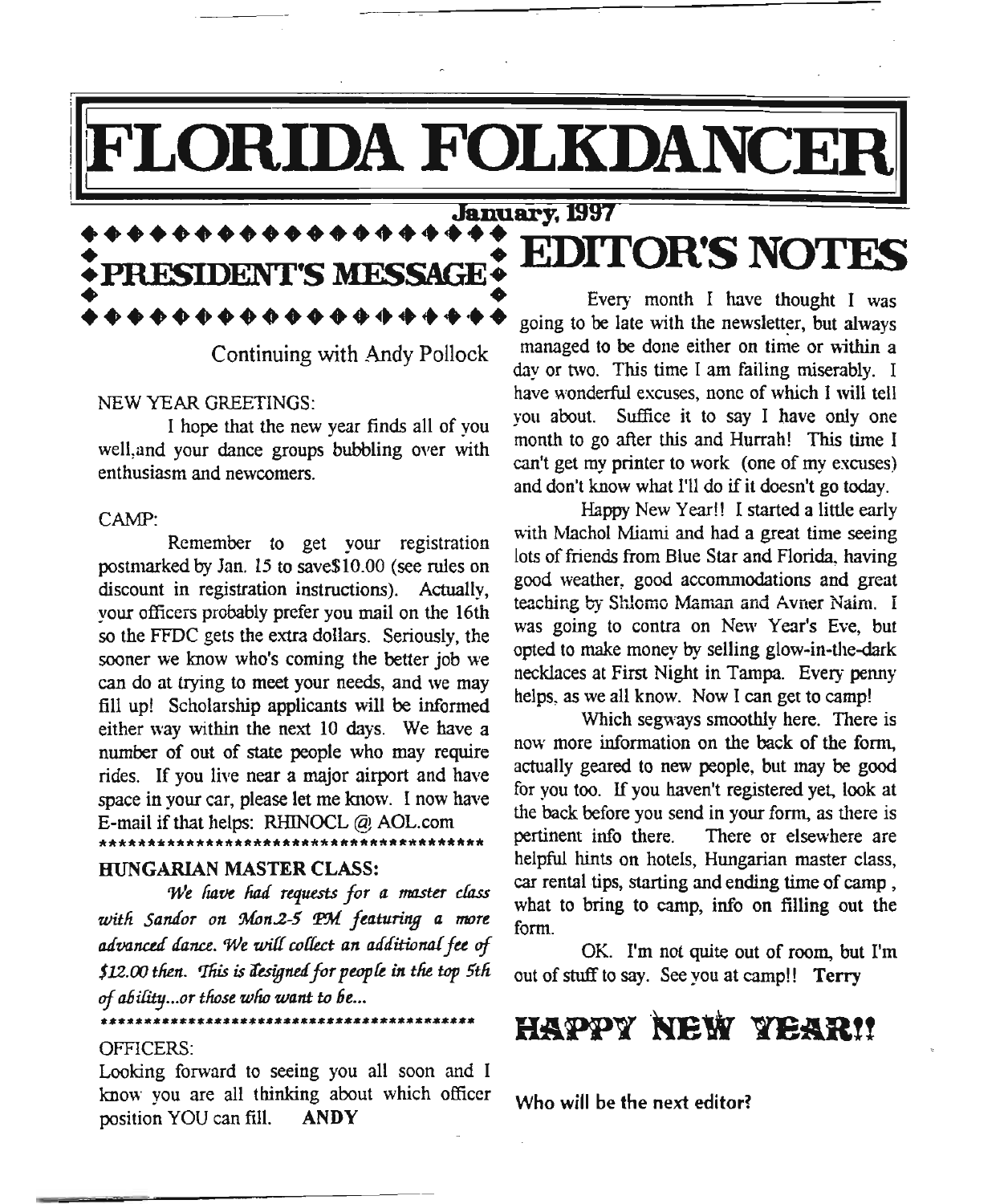## $\sqrt{2}$ <br> **TREASURER'S COUJMN** cultural games (I have a game board) canoeing, TREASURER'S COLUMN horseback riding, Silver Springs glass bottom  $\mu$  , and a cards, the state of  $\mu$

## *lENNEINE* LAMBERT

The first 25 danceaholics have registered and are here now recognized for their "camp crazed" eagerness to a) dance their feet off, b) avoid procrastination, and c) support their FFDC efforts. They are in order:

- 1. Julius (of course) Horvath, Daytona Bch.
- 2. Bill Kelly, Hollywood
- 3. Juanita Schockey, Orlando
- 4. Larry Wartell, Winter Park
- 5. Elaine Hendricks, Pembroke Pines
- 6. Andi Kapplin, Tampa
- 7. Hal Schmetterling, Palm Coast
- 8. Gary Doctor, High Springs
- 9. Sharon Doctor, High Springs
- 10. Jack Levton, High Springs
- 11. AI Koral, Sarasota
- 12. Judy Koral, Sarasota
- 13. Ann Robinson, Winter Park
- 14. Mike Jamieson, Gainesville
- 15. Ursula Tison, Tampa
- 16. Joy Herndon, Orlando
- 17. Gerald Levine, New York
- 18. Rita Levine, New York
- 19. Joyce Dewsburgy, Gainesville
- 20. Jack Seltzer, Gainesville
- 21. Linda Seltzer, Gainesville
- 22. Simon Seltzer, Gainesville
- 23. Fran Glasner, Delray Beach
- 24. Jack Glasner, Delray Beach
- 25. Bernice Roth, Melbourne Beach

## *[Editor's note - Repeat - that's just the first 25 we're at about 50 now}*

Anyone interested in providing one to four hours of activities for children attending camp? Ample opportunities are available, some ideas are: Provide videos, cultural studies (I have a book) camp so that we can provide somewhat of a schedule for kids. I'd like to list it in the February newsletter if possible.

In case you aren't coming to camp (oh nol), but still want to continue your membership or renew, below is a form to fill out and mail to me.

### \*\*\*\*\*\*\*\*\*\*\*\*\*\*\*\*\*\*\*\*\*\*\*\*\*\*\*\*\*\*\*\*\*\*\*\*\*\*

MEMBERSHIP REGISTRATION

| Name                     |                    |  |  |
|--------------------------|--------------------|--|--|
| Address                  |                    |  |  |
| Apt. $\_\_\_\_\_\_\_\_\$ |                    |  |  |
|                          |                    |  |  |
| State                    | $\mathsf{Zip}_{-}$ |  |  |
| Phone                    |                    |  |  |
| E Mail                   |                    |  |  |
|                          |                    |  |  |

Enclose \$10 and mail to: Jenneine Lambert, Treasurer 5310 NW 24th Place Gainesville, FL 32606 \*\*\*\*\*\*\*\*\*\*\*\*\*\*\*\*\*\*\*\*\*\*\*\*\*

#### **STOMIEMILO**

1. Sto mi e milo. milo idrago. Vo struga grada, mama, dukan da imam. Lele varaj, mome, mome Kalina. Va struga grada, mama. dukan da imam.

2. Na kepencite, mamo, da sedam. Struzkite momi, mama, momi da gledam. Lele varaj, mome, mome Kalino. Struzkite momi, mama, momi da gledam.

3. Koga na voda, voda mi odar, so rija stomni, mamo, mome Kalino. So tija stomni, mamo, stomni sareni.

4. Na ovaj izvor, izvor studeni. Tam dase. zdruzki, mamo, zdruzki soberat. Lele varaj, mome, mome Kalino. Tam da se zdruzki. mamo, zdruski sobera.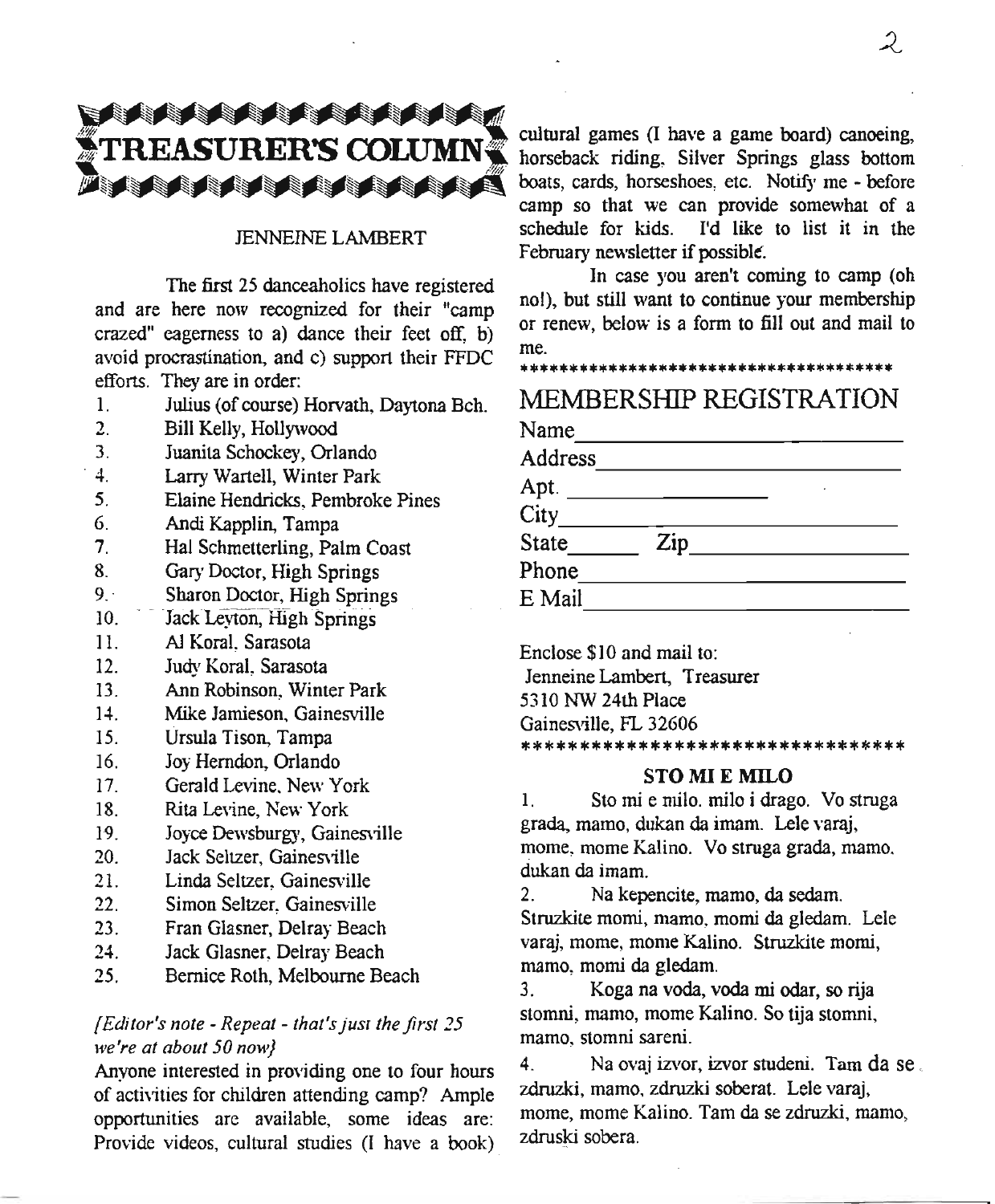| Food: Age 7 - Adult                                                                 | $\Omega$       | 16                      | 16              | 9              |                 |  |
|-------------------------------------------------------------------------------------|----------------|-------------------------|-----------------|----------------|-----------------|--|
|                                                                                     |                |                         |                 |                |                 |  |
| Dancing & Teaching                                                                  | 7              | 22                      | 22              | 11             |                 |  |
| Dancing: Under 18                                                                   | $\overline{3}$ | 10                      | 10 <sub>1</sub> | $\overline{4}$ |                 |  |
| RV site                                                                             | 15             | 15                      | 15              |                |                 |  |
| Tent per person                                                                     | 5.             | 5                       | 5               |                |                 |  |
| Camp cabin: adult                                                                   | 13             | 13                      | 13              |                |                 |  |
| Camp cabin: under 18                                                                | 11             | 11                      | 11              |                |                 |  |
| Non-lodger fee (staying<br>off camp, but participant)<br>Must pay \$3 per day       | $\overline{3}$ | $\overline{\mathbf{3}}$ | $\overline{3}$  | 3              |                 |  |
| T-Shirt                                                                             | S              | M                       | L               | XL             | 10 <sup>°</sup> |  |
| Syllabus (if not signed up<br>for 2 full days)                                      |                |                         |                 |                | 4               |  |
| Membership (if not<br>signed up for 2 full days)                                    |                |                         |                 |                | 10 <sup>°</sup> |  |
| Camp video                                                                          |                |                         |                 |                | 15              |  |
| \$10 discount if registered<br>by January 15 & only if<br>signed up for 2 full days |                |                         |                 |                | $-510$          |  |
| <b>TOTAL</b>                                                                        |                |                         |                 |                |                 |  |

Make check payable to FFD and send to Jenneine Lambert, 5310 N.W. 24th Place, Gainesville, FL 32606. E-mail TJA2090@AOL.com with questions. Or Jenneine 904-376-7473, or Andy 813-882-4472, E-mail RHINOCL @aol.com.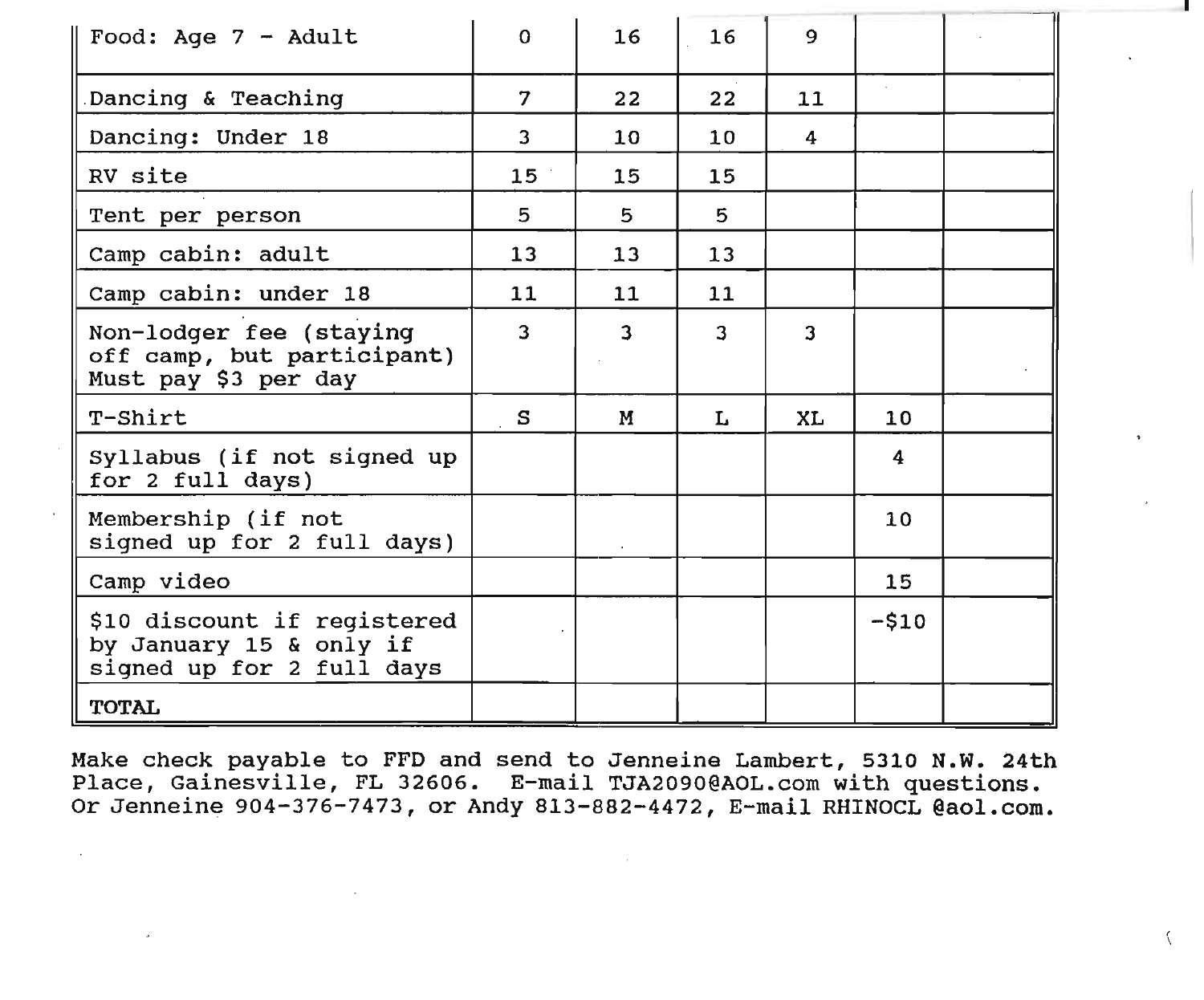## *U* **you're not sleeping at camp...**

Below are motels on State Road 4 in Silver Springs, just west of the Christian Conference Center, along with phone numbers to make reservations. We remind you that this is the weekend of the Daytona 500 auto races in Daytona Beach nearby. Traditionally, all motels in the area are booked solid weeks in advance of the event, so we strongly suggest you make your reservation as quickly as possible to assure a room. Unfortunately, prices also reflect ·the demand and are higher than usual. Confirm your room rate at the time you make your reservation! (Some give discounts if AAA member-check). Call Julius *[and thanks Jfor this info]* if you need help at 904-252-5738.

Holiday Inn, P.O. Box 156, Silver Springs 33489 352-236-2575 \$75 (double)

Howard Johnson, P.O. Box 475, Silver Springs 33489 352-236-2616 \$85(dbl) \$65(single)

Sun Plaza Motel(AAA) PO Box 216 Silver Spgs, 33489 352-236-2343 \$36 (dbl)

Scottish Inns, 5401 E. Silver Springs Blvd, Silver Spgs. 33489 352-236-2782 \$48 (dbl)

Econolodge, P.O. Box 277, Si1.Springs. 34488 352-236-2383 \$55.12 (dbl), \$44.52 (single)

Days Inn, 5001 E. Silver Springs Blvd SS.34488 352-236-2891 \$45 (db!), \$40, (single)

Villager Lodge, 5131 E. Silver Springs Blvd SS,34488 352-236-2501 \$50 (dbl)

If these are filled because of the race crowd, you may find rooms in motels in Ocala a few miles further out on SR-40 or SR-27 about 8 miles from camp. Register early! Reserve early!

\*\*\*\*\*\*\* How To Fill Out The<br>Camp Application \*\*\*\*\*\*\*\*\*

(Another Reprint and More added from last month on the Camp Application)

1. Fill out in pen, print so Jenneine can read it and I can make your name tag from it, fill one out for each person coming (you too can go to Kinko's and have copies made).

2. Note you can either: a) take a package deal (top half of page) or b) go a la carte and take what fits your schedule and sleeping arrangements. (If you don't want to be in a cabin look at article next to this one).

3. Also note you can order your T-shirt ahead (take a chance and order - it will be a good one and there will be only a few extras if you decide at camp. I know - you like to see what they will be like, but it hasn't been designed yet). By the way, if anyone has a brilliant design, we would consider it.

4. After you pick your peck of pickled peppers, put the appropriate numbers in the farthest right hand column, then total them at the bottom, remembering that if you send your \$ in time for the discount to give yourself that price. Note: Discount does not apply unless you are at camp for at least Sat and Sun. Note if you are in the package deals, your membership is paid for automatically, (Certainly you want to receive the newsletter).

5. If you aren't staying at camp remember you have to pay the \$3 a day grounds fee anyway because the camp charges us that.

7. Questions: call Andy, Jenneine or Terry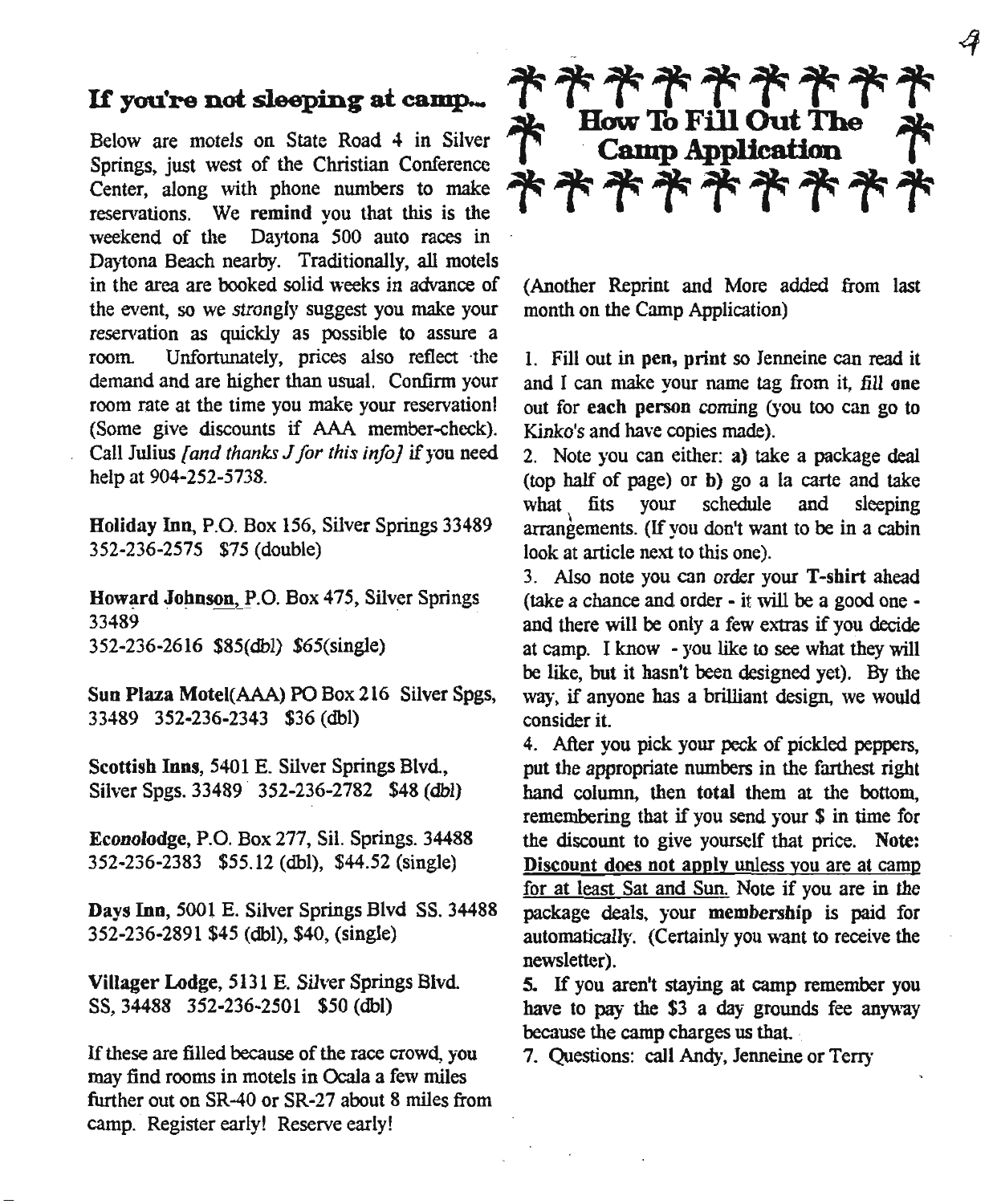Frances Schneider 1529 Pelican Point Dr. #HA 207 Sarasota, FL 34231

**WMEMBERS**

Satchi Venkataraman 281 Corry Village, #12 Gainseviklle, FL 32603 904-846-5965, 392-6780

Edwina Scinta 79 Summer Crest Cir. The Woodlands, TX 77381-2965 (will move to Saipan soon, hello to all)

Wanda Turner 3310 N.W. 91st St. #7A Gainesville, FL 32606

Andy Pollock - finally gave up and joined us is RHINOCL @ AOL.com



Much to the dismay of some of the members of the Sarasota Scottish Country Dancers, a personal account was printed under the heading of our group in the November issue of the Florida Folk Dancer. This terse and critical letter in no way represents the experiences or feelings of the other Sarasota Scottish Country Dancers who attended the Sebring Weekend. It certainly is not in keeping with the spirit of our group to criticize (continued on page  $\langle \rangle$ )



5

HAWAIIAN SWANG HOLIDAY: Jan 7-22, Call 1-800-448-1266

RALPH PAGE LEGACY WEEKEND January 17-19. Call617-354-1340

INTERNATIONAL: PRESIDENT'S CAMP February 14-17. Sponsored by FFDC. Sandor Timar and Joe Graziosi. (See rest of newsletter)

CONTRA: Snow Ball Ian 24-26, Gulfport FL Caller: Steve Zakon-Anderson, Hank Morris. Bill and Bob's contraband. \$70. Call Linda or Stan Prince 8l3-823-2725. No walk ins.

IRISH CEILI: Date: January 31, 1997 Time: 7:30 PM until 10 Cost: \$5 per person or \$15 per family

Music by: Friends of Reilly Caller: Sheila Butler (Butler Irish Schl of

Dancing)

Location: Sts. Peter &Paul Apostles Catholic Church 2850 75th St. W. Bradenton, Fl. Interstate 75 highway take exit 42 heading west towards the beaches. Continue W until 75 St. W. Take a left, go to light in front of the church and follow signs to the Ceili. If you need different directions please call 941-747 3275.

CONTRA: Vemals All Night Equinox Dance and Music Weekend. 4th weekend in March. Call Susan Marynowski 352-481-9922. No walk ins.

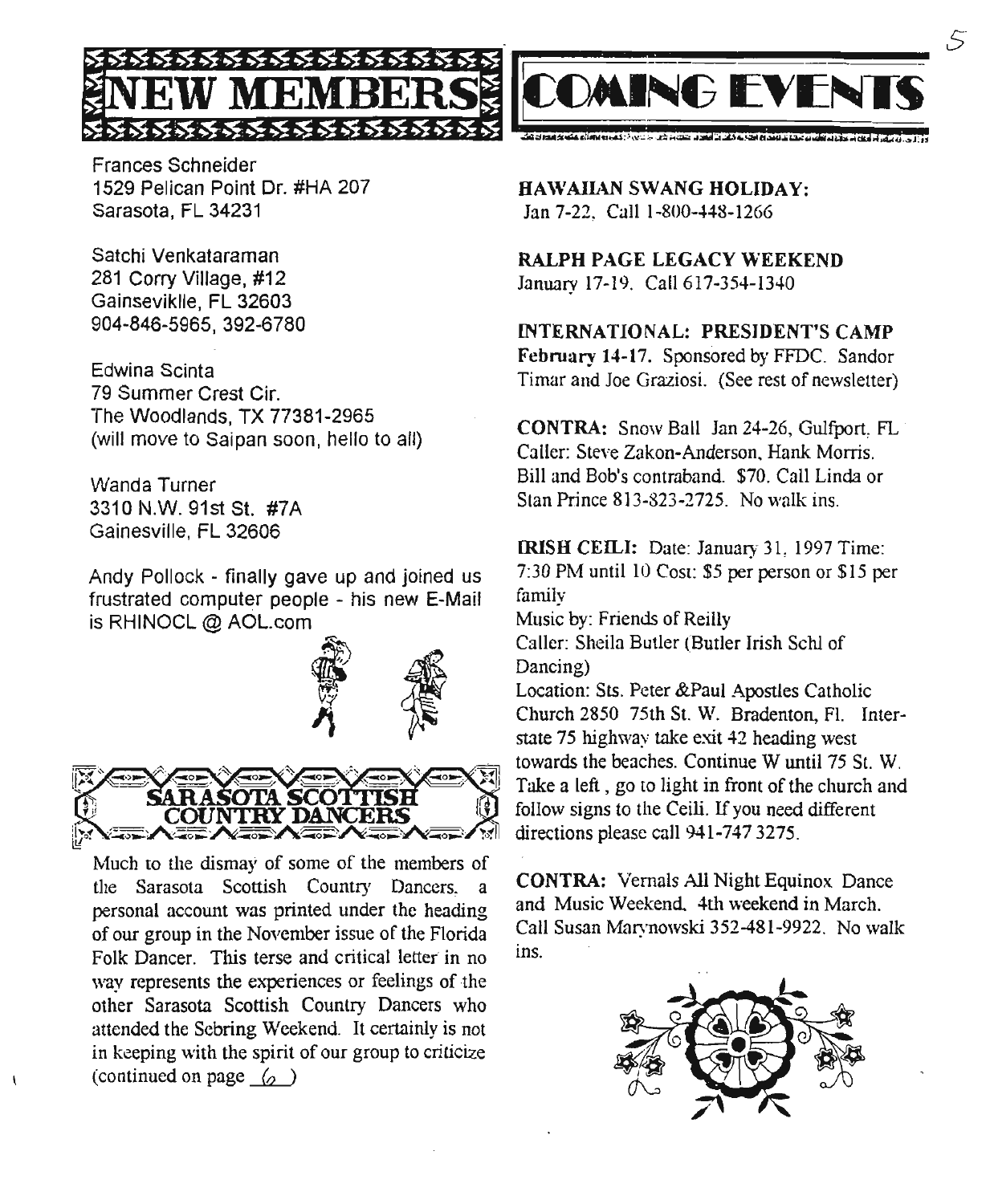

## **SARASOTA GRAPEVINERS**

We welcomed back Ann  $\&$  Fred at a party in  $\frac{1}{\sqrt{1-\lambda}}$  workshop was grand! Steve Kotatishy poared his their honor. They both looked great and rarin' to  $\frac{\text{heart out}}{\text{intovicating}}$  and made the trip worth every single go. There was much huggin' and kissin' and talk mile - George on gaida, Jerry on Topan and about missin' them. Many new friendly faces  $\frac{m}{2}$ urna and Lisa on accordion. I relearned joined them in the circle. That reminds me. I've Devollice from Albania and a great new dance. been delinquent in approaching the new comers re

Sydelle Singer, who had just finished teaching at Sunny Oaks in N.Y., came to visit with the Milletts for a few days. Sydelle formerly taught dancing in Sarasota, so Marie had open house for those friends who wanted to visit with Sydelle. Sydelle danced with the Marionborg Folk dancers. led by Mary Holmer. one evening, and the Grapeviners another evening. She taught us a lovely Greek dance. Tova. For many it was a memorable stay.

Ron and Janet Sheff shared the celebration of their 48th wedding anniversary with us. Congratulations to you both and thanks for being so helpful in demonstrating some of the dances with Ann.

We're looking forward to our holiday party on the 18th. We'll welcome back Judy Koral who taught folk dancing at Schroon Lake, N. Y. and New York City. Alas, there'll be no folk dancing for 2 weeks since our dance evening falls on Christmas and New Year's Day. Happy New Year to y'all and may your '97 resemble heaven. In other words, may it be filled with dancing, dancing, and more dancing.

## **ann Paige**

## **HOGTOWN HYPERBOLES**

Bonnie Olson (from Ocala) and I traveled to L.A. minimum Indian Indian Balkan November 3rd. The New Orleans Balkan workshop was grand! Steve Kotansky poured his been delinquent in approaching the newcomers re<br>membership in FFDC.<br>the stamps I felt I was symbolically stamping the the stamps I felt I was symbolically stamping the devil out of my way. The hospitality was the best the south could offer. [was able to re-unite with Larry Lou Foster, whom I danced with 20 years ago in Pensacola. also I met David Holcombe who used to be a "Gator dancer". Now he's a Dr.  $\sqrt{ }$ In Alexandria. It was a superb workshop.

> Translation of Sto Mi E Milo on a different page is: How nice it would be to have a shop in Struga: to sit and watch the girls carry water, in their colorful jars, to the well where the students meet...JENNEINE LAMBERT

#### SARASOTA SCOTTISH (CONTINUED)

either the dance attire or the dance demeanor of our fellow Scottish Country Dancers from Florida and other states.

Because we certainly appreciate the tremendous effort that is involved with the monthly publishing of the Florida Folk Dancer, we regret this error of communication with the editor who presumed the personal account to be a report from our group. Gladys Wiedorn, See'y *[and it took this to find out there is someone else who is supposed to be responsible for your group's articles. At least DA has actively sent articles AND pictures, and she is aI/owed to express her opinion. Where have your articles been aI/ year? Irefuse to take any blame for this mistake. TAJ*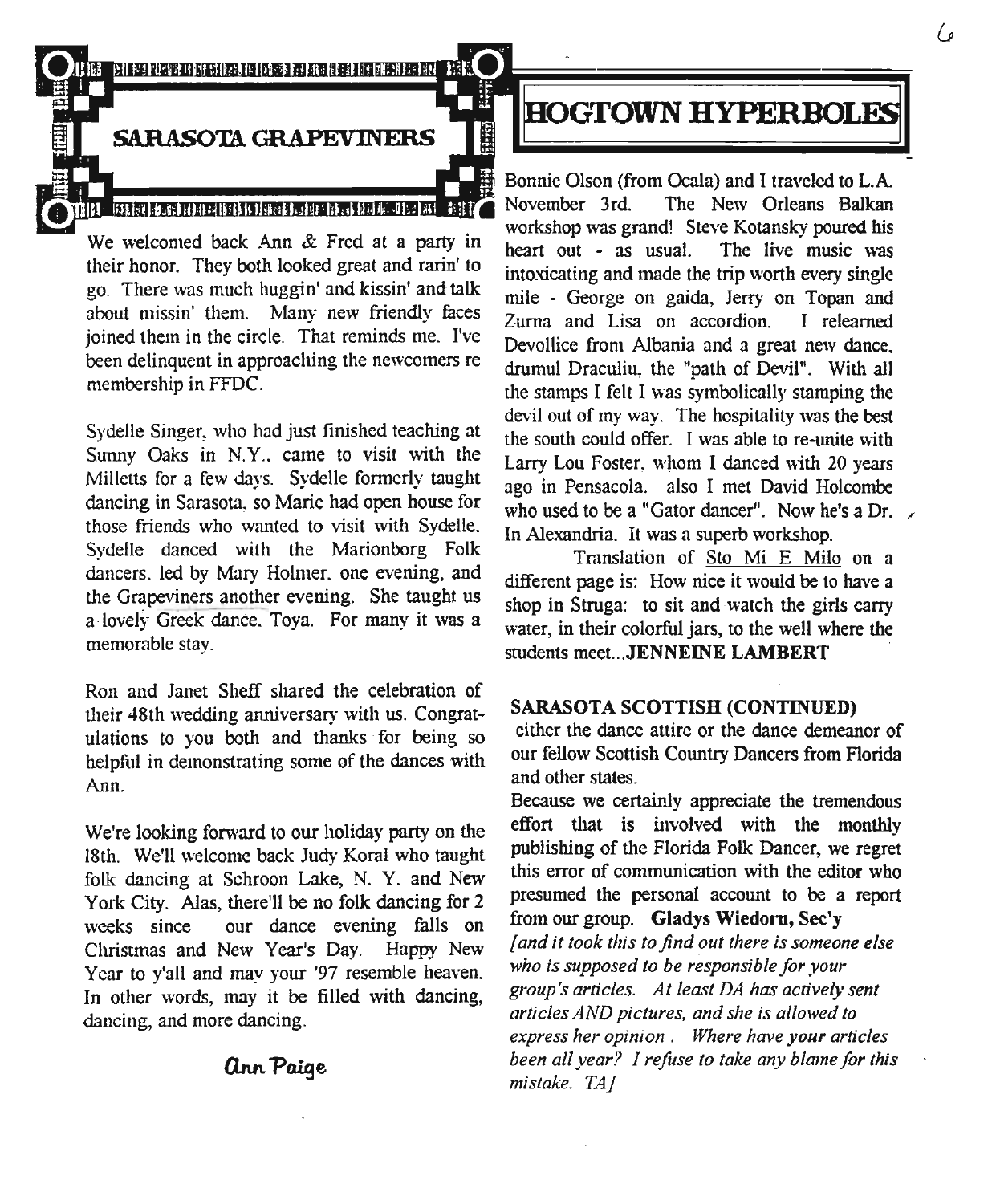

## *CULTURAL DANCE CLUB OF VALENCIA COMMUNITY COLLEGE-ORLAiVDO*

After two years of being the faculty advisor for this club, it becoming popular with a small group of students. The college had a field day with a fiesta theme in September, and since then, the club is thriving. We even have more guys than gals. It was strange to tell the guys to recruit gals after doing the reverse for two years! The club had its first performance outside of Valencia on November 14 for Seminole Community College. The students were great and showed a lot of enthusiasm. Some of them had only been dancing a few weeks. Our second show was being part of the college's Performing Arts Department's "Holiday Traditions Around the World" on December 6,7,& 8. The club performed in costume one Israeli and one German dance. It was great to be part of the college's program! I am thrilled to see younger people involved with the dances I love. Maybe now is the time that younger people will be interested in international dancing. The key is to go where they are-a college setting. Yes, they are transient but maybe they will seek out dance groups in their future cities! Also, I like the name, "cultural" rather than "folk" since we do dances that are not folk dances in the true sense of the word, like the macarena and electric slide.

#### **Pat Henderson.**

*ORLANDO NEWS - OIFDC*

We hope everyone had a great holiday season and danced enough to bum the calories of all the good food. We had our holiday party on December 19 and had almost 20 dancers come, not quite the 33 we had last year. It was great to welcome Annette Brand who is visiting from Canada. She is going on the folk dance cruise in the Caribbean with Yves Moreau. After ten years as treasurer for our club. Juanita Schockey has turned over the purse strings to Palmira Mora-Valls. We thank Juanita for her hard work and dedication over the years! We do not have a date of the destruction of the Artsmall but we are pursuing an alternate place to dance so we will be ready to move. The new year will be a challenge for the survival of our club between our low attendance and having to relocate. Happy New Year and Happy Dancing!

## Pat Henderson

NEW RECORDING (copied from Quo #4, edited by David Henry) (to get us in the Greek mood for camp)

## *Lykeion ton Ellinidon*

14 Dimokritou 81. FGR-I06 73 Athens, Greece 363-9704 FAX.360-7355

Dances of Epirus (LCGW 115-116: An excellent two-record set of village music recorded in studio under the direction of Lefteris Drandakis consisting of 26 tunes played by Grigoris Kapsallis and his kompania with most excellent notes including song lyrics prepared by Mr. Drandakis and most excellently translated into English by Pothoula Kapsambelis. Recorded in 1994, this is part of an on-going series of recordings from the Lykeion.

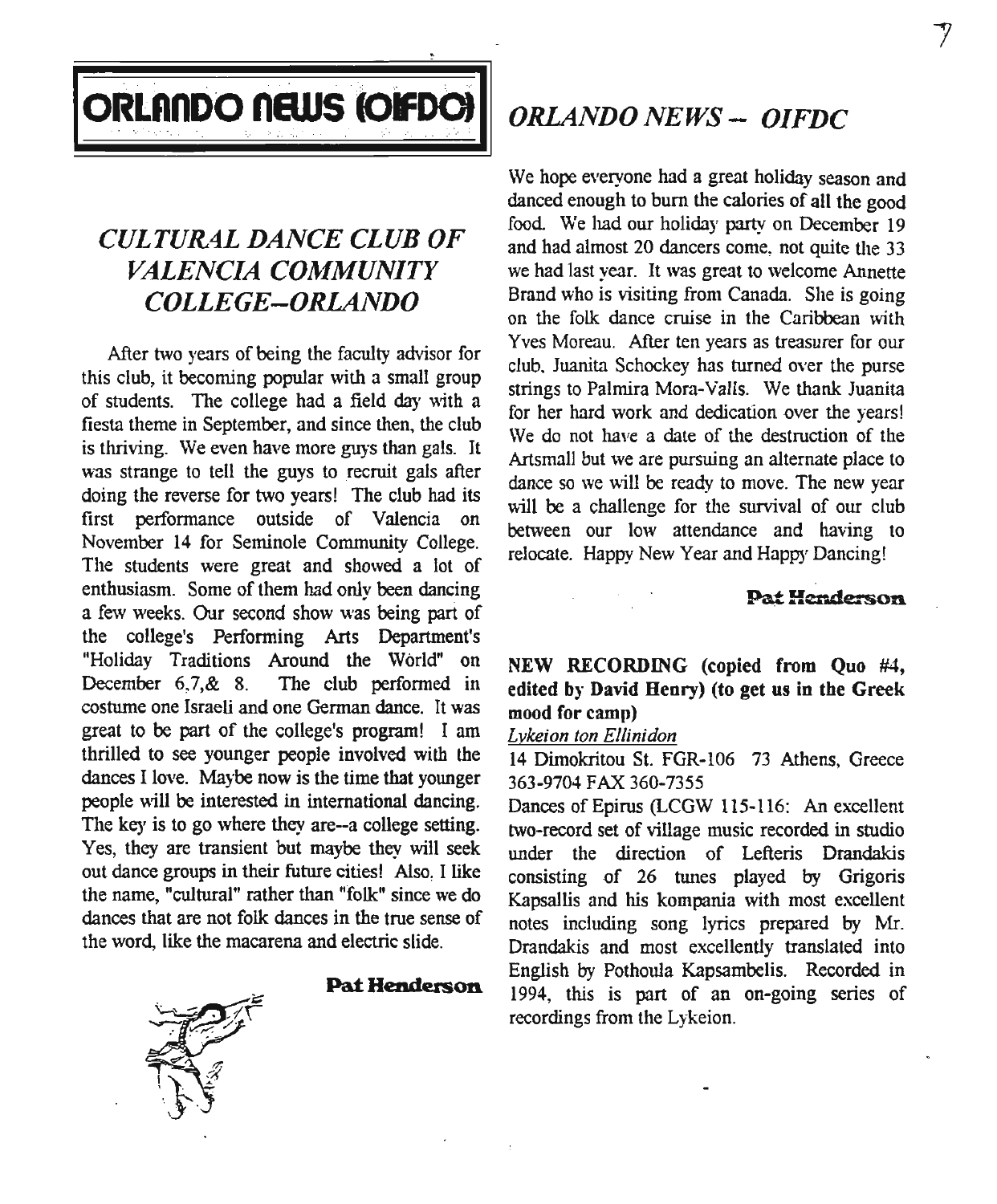

## **GREEK DANCING AND** (!i **JOE GRAZIOSI** *I. By Robert B. SM.piro*

I used to hate Greek dancing. I found it boring and immediately sat down whenever a dance was played, But an amazing thing happened when I attended the Santa Barbara Folk Dance Symposium. I ran into Joe Graziosi, perhaps the best Greek folk dance instructor of our time. Mter the first day I found myself actually enjoying the dances he was teaching. From the very simple (Dhivaratikos, a 3/4 time Syrto), to the more complicated (Zonaradhikos, a Greek Pravo), he made the dances interesting and fun. I'm not sure how he did it, but it seemed to be a combination of his knowledge, teaching style and personality. Whatever it was, he made a convert out of me.

-\_.\_---

Elaine and I were talking to him one day, and he mentioned that he was going to be in the Bay area. We immediately asked him about doing a workshop at the Mandala, and the upshot is that he will be teaching on Thursday, October 11. You definitely should reserve that date and plan to come folk dancing that night. Even if you don't like Greek dancing now, you will by the time Joe is finished teaching.

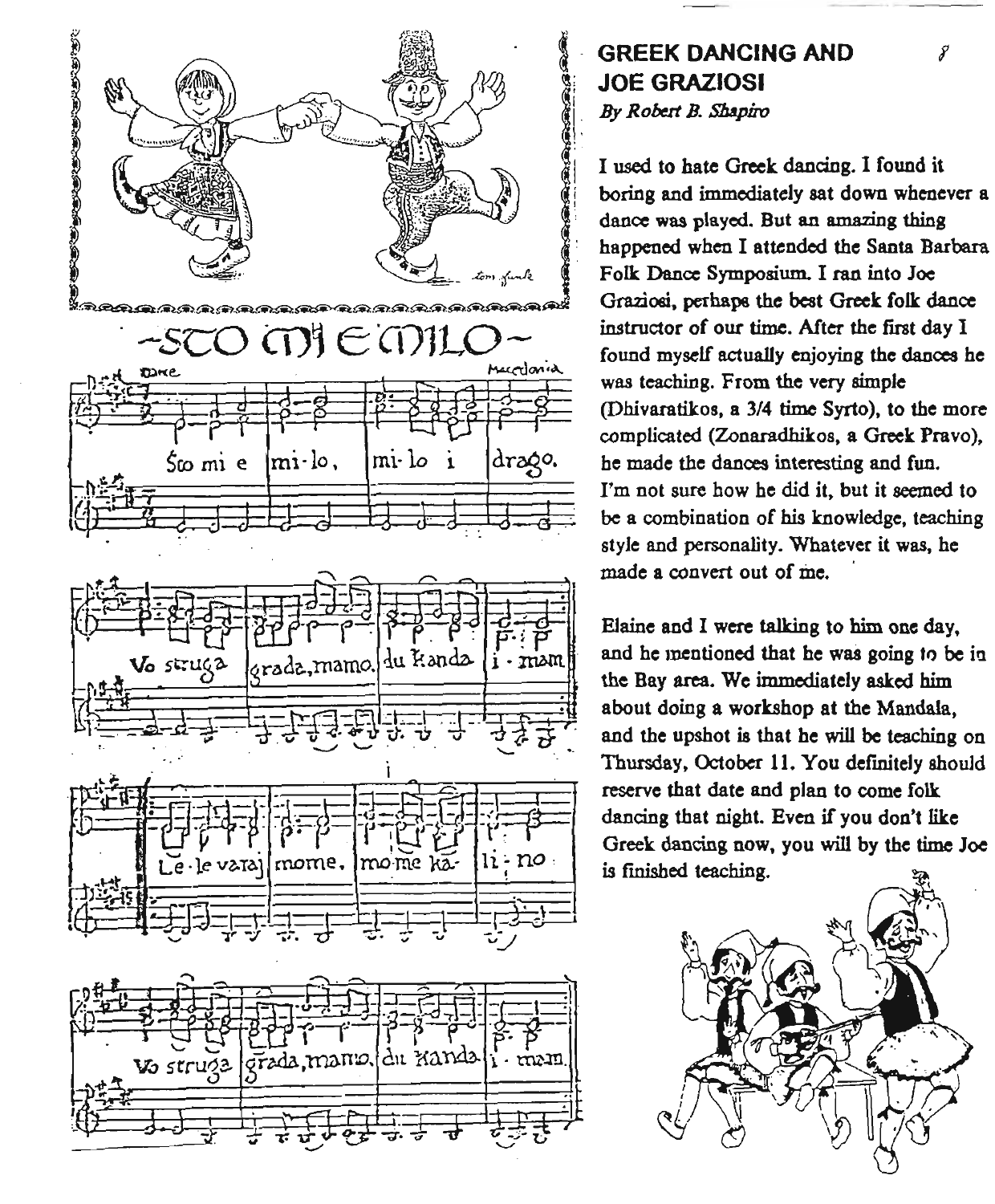## FURTHER INFORMATION REGARDING CAMP FOR PEOPLE WHO HAVE NEVER BEEN TO CAMP BEFORE OR PEOPLE WHO HAVE FORGOTTEN!

## *7I!Ae?lSif!S:*

SANDOR TIMOR - Director of the Hungarian folk Dance ensemble) JOE KALOYANIDES GRAZIOSI (Greek)

## *se~~e:*

Camp check-in will open at 4:00 p.m. on Friday. Covered dish dinner (not if you're flying, but the rest of you should bring something wonderful) will be at 6:00, request dancing will start at 7:30 or eartier if we're ready.

Camp will end at 1:30 pm on Monday.

However, there will be a MASTER CLASS in harder Hungarian dances .on Monday from 2pm-Spm at an additional fee to be collected then. (We must pay the camp an additional sum, plus Sandor deserves payment for this extra time.)

If you are renting a vehicle, do so early. This is a busy weekend in this area. Look in another section for hotels if not staying at camp. (But camp is fun, and not bad at all!)

## ~A77()~:

1. Bedding: pillows, sheets, blankets, or sleeping bag - your call.

2. Towels, wash cloths, your own toothbrush and other toiletries. Don't forget your deodorant. A towel is better than a hair blower (more on this next month).

3. Suggested: flashlight, more than one pair of shoes, a costume or two for the parties (Greek or Hungarian would be timely but not imperative, anything you love and are comfortable in and want to show off will do), warm things, just in case, swim suit, just in case, rain gear, just in case. Plenty of dance clothes. Extras hangers are helpful.

4. There are canoes if we have a life quard around. (My certificate has lapsed.)

5. Instruments - we may jam if we get more than one! I'll bring my accordion. Your voice in case we sing.

6. Do NOT bring pets, liquor is frowned upon.

Note: Even tho this is a camp, it is far from rustic. there is heat and a/c, bathrooms in the cabins, hooks, closets, carpeting, lights. Cabins are relatively close to the dancing and food. Food is quite decent! However, we are also close to motels and civilization if you are tres pickee.

PLEASE COpy THIS VALUABLE INFO BEFOREYOU SEND YOUR FORM IN 'cause ifn you don't, you won't have it when you need it.!

### *?It~:*

I was going to put the map here, but you wouldn't be able to see it, so please look for it on another page of this newsletter.

PLEASE CALL US IF YOU HAVE ANY QUESTIONS. ANDY, TERRY OR JEANNINE - OUR NUMBERS ARE ON THE OTHER SIDE OF THIS PIECE OF PAPER.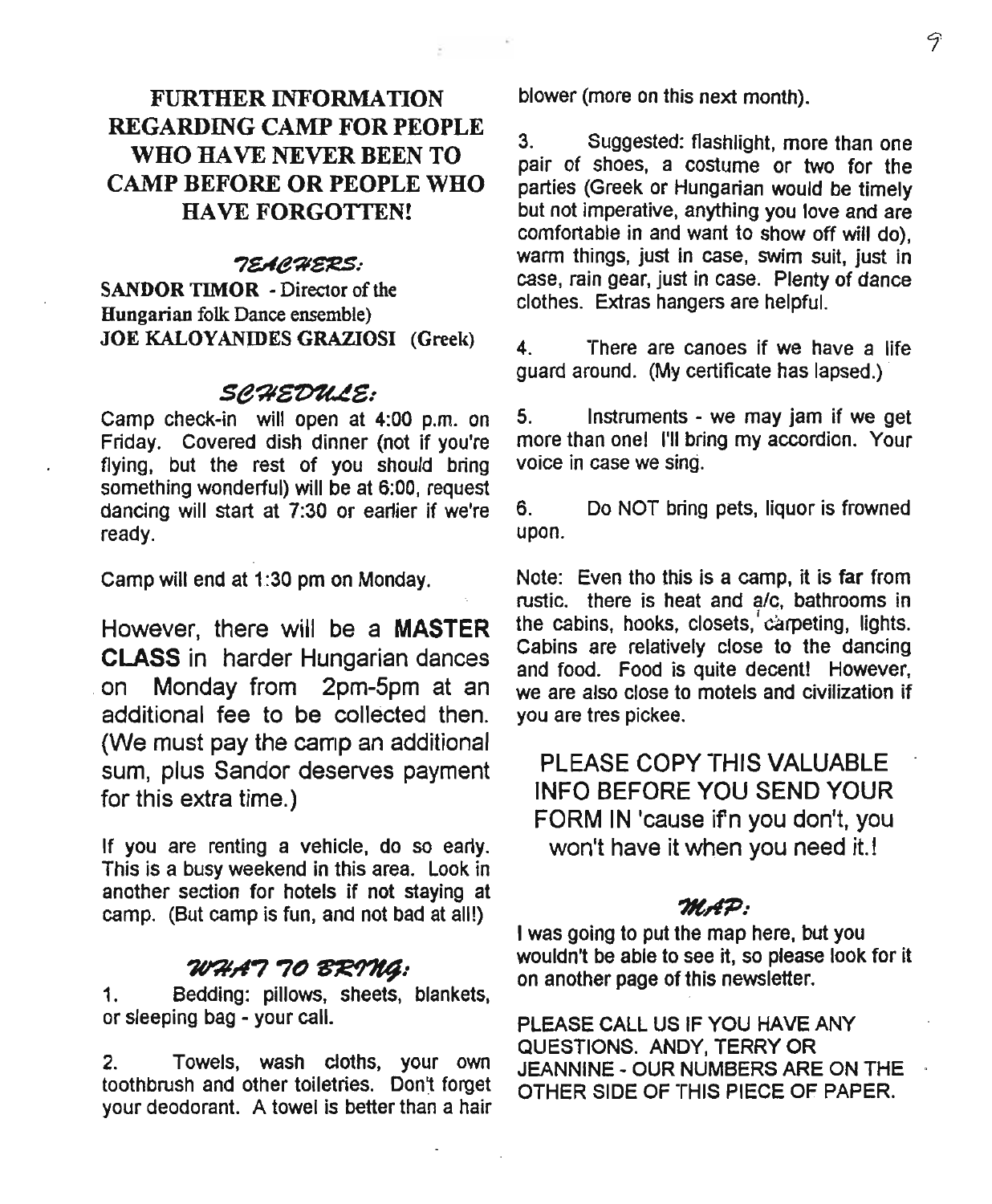## PRESIDENT'S WEEKEND FOLK DANCE CAMP FEB 14-17, 1997 SANDOR TIMAR (Hungarian) and JOE GRAZIOSI (Greek) PLEASE PRINT AND FILL OUT A SEPARATE FORM FOR EACH PERSON

| NAME:           |                |
|-----------------|----------------|
| <b>ADDRESS:</b> |                |
| CITY:           | STATE:<br>ZIP: |
| PHONE:          | E-MAIL:        |

the contract of the contract of the contract of

Roommate preferences: ~ \_

| Vegetarian                                  |             |     |     |     |      |       |
|---------------------------------------------|-------------|-----|-----|-----|------|-------|
| PACKAGE DEAL                                | Fri         | Sat | Sun | Mon | Cost | Total |
| Full Time Adult (includes<br>membership)    |             |     |     |     | 135  |       |
| Adult - Sat-Monday<br>(includes membership) |             |     |     |     | 122  |       |
| Adult - Sat-Sun (includes<br>membership)    |             |     |     |     | 110  |       |
| Youth under 18 - full time<br>dancing       |             |     |     |     | 105  |       |
| Youth under 18 - full time<br>Not dancing   |             |     |     |     | 74   |       |
| Full Time Child<br>under 6                  |             |     |     |     | 55   |       |
| Child under 6 Sat-Mon                       |             |     |     |     | 44   |       |
| A LA CARTE                                  |             |     |     |     |      |       |
| Food: Children<br>6 and under               | $\mathbf 0$ | 8   | 8   | 5   |      |       |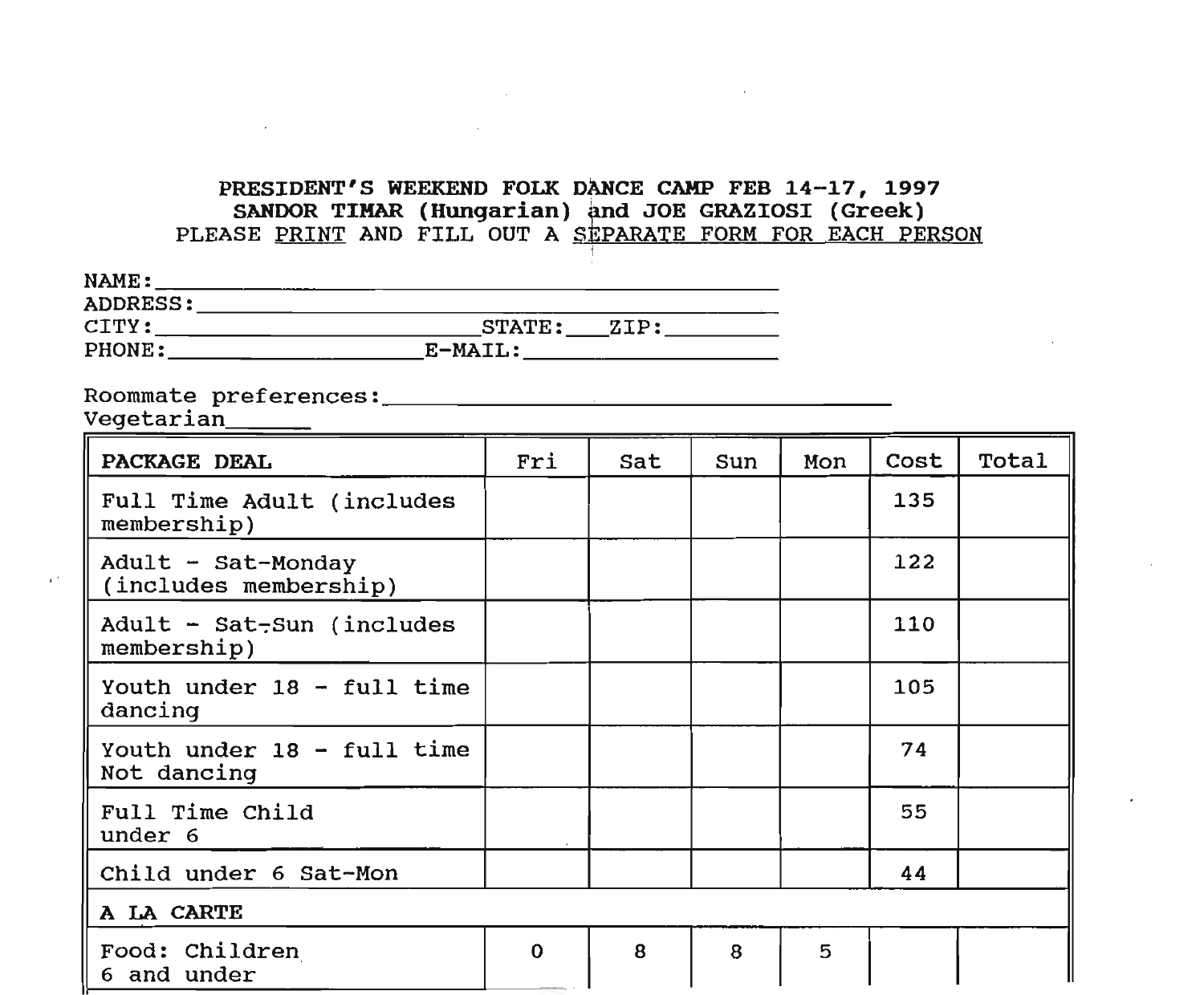## Map to Christian Conference Center, Silver Springs, Fi **FFDC Dance Camp.**

## YOU CAN GET THERE FROM WHEREVER